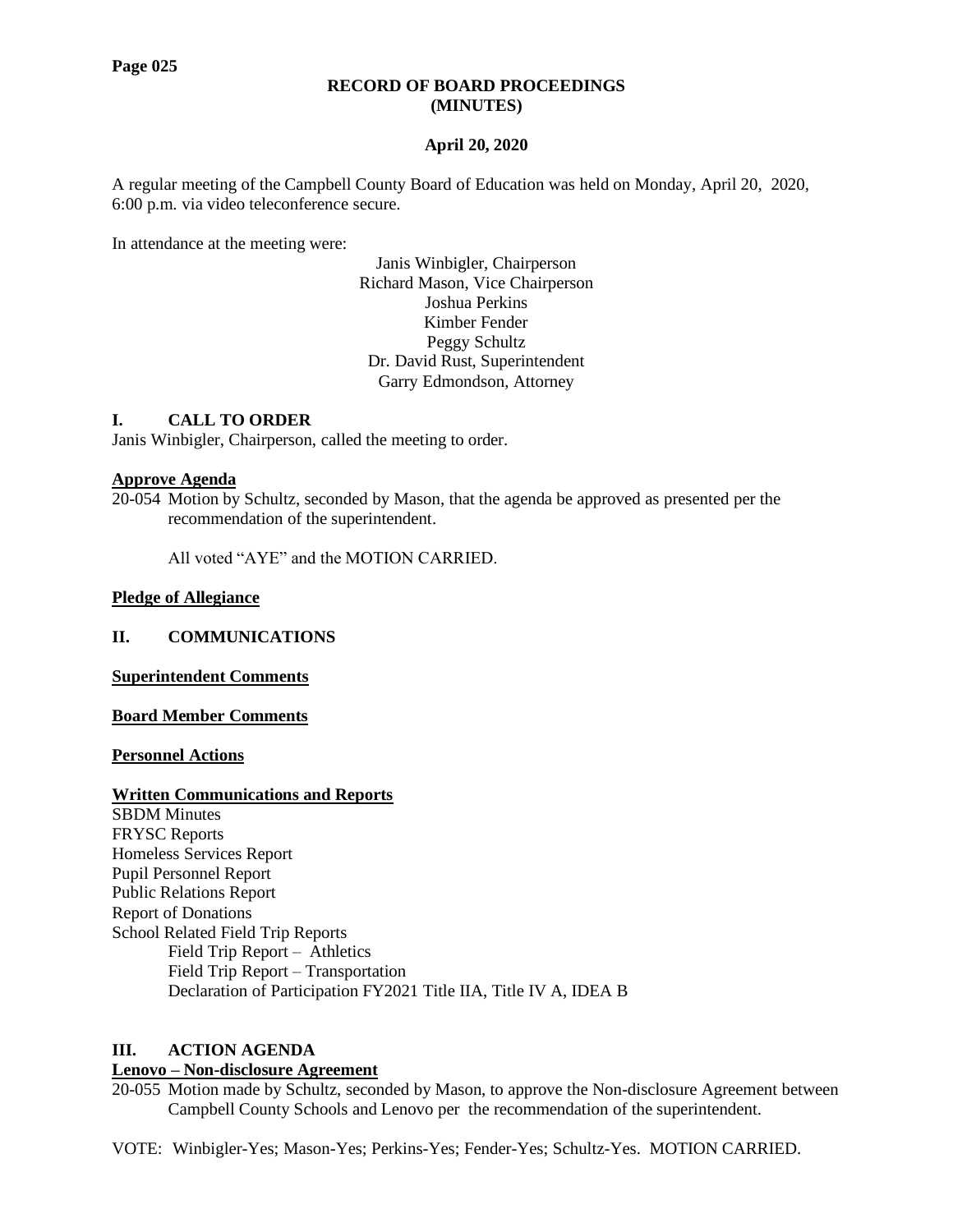## **Kindergarten Tuition**

- 20-056 Motion made by Perkins, seconded by Mason, to authorize the superintendent to reimburse families for over-payment of full-day kindergarten tuition based on the pro-rated amount of service provided for by close of the school year per the recommendation of the superintendent.
- VOTE: Winbigler-Yes; Mason-Yes; Perkins-Yes; Fender-Abstain; Schultz-Yes. MOTION CARRIED.

## **Award Contracts for Landscaping and Mowing Services**

- 20-057 Motion made by Mason, seconded by Perkins, to award contracts for mowing services to Gray Properties LLC and Windgassen Lawncare, LLC and landscaping services to Smith & Jolly Landscape & Design, Inc. and Guidugli's Lawncare & Landscaping Inc. as presented contingent upon correspondence being forwarded to the district from Smith  $&$  Jolly Landscape  $&$  Designs and Guidugli's Lawncare assuring an accurate understanding of the scope of work to be completed per the recommendation of the superintendent.
- VOTE: Winbigler-Yes; Mason-Yes; Perkins-Yes; Fender-Yes; Schultz-Yes. MOTION CARRIED.

## **Revised Capital Funds Request (CFR)**

- 20-058 Motion made by Fender, seconded by Schultz, to approve the revised 2019-20 Capital Funds Request Form as submitted per the recommendation of the superintendent.
- VOTE: Winbigler-Yes; Mason-Yes; Perkins-Yes; Fender-Yes; Schultz-Yes. MOTION CARRIED.

## **Donation to COVID-19 Fund**

- 20-059 Motion made by Schultz, seconded by Perkins, to accept a donation of \$10,000 from the Cincinnati Bell COVID-19 School Support Fund of the Greater Cincinnati Foundation per the recommendation of the superintendent.
- VOTE: Winbigler-Yes; Mason-Yes; Perkins-Yes; Fender-Yes; Schultz-Yes. MOTION CARRIED.

#### **BG #20-108 CCMS Stadium Improvements; Recommendation for Award and Revised BG-1**

- 20-060 Motion made by Schultz, seconded by Fender, to table BG #20-108 CCMS Stadium Improvements; Recommendation for Award and Revised BG-1 per the recommendation of the superintendent.
- VOTE: Winbigler-Yes; Mason-Yes; Perkins-Yes; Fender-Yes; Schultz-Yes. MOTION CARRIED.

## **Amend 2019-20 School Calendar and Set Graduation Date**

- 20-061 Motion made by Perkins, seconded by Mason, to approve the amended calendar as outlined per the recommendation of the superintendent:
	- All NTI days be calculated as 7 hours instructional days, as permitted;
	- Waive 170 instructional day requirement per policy 08.3;
	- NTI days as instructional days for students thru May 13 with May 13 being the last day of school for students
	- May 14, 15, 18, 19, 20 and 21 are designated as PD Days for Staff;
	- Staff closing day May  $22<sup>nd</sup>$

VOTE: Winbigler-Yes; Mason-Yes; Perkins-Yes; Fender-Yes; Schultz-Yes. MOTION CARRIED.

It was recommended by the Board that consultation be made with CCHS administration regarding graduation.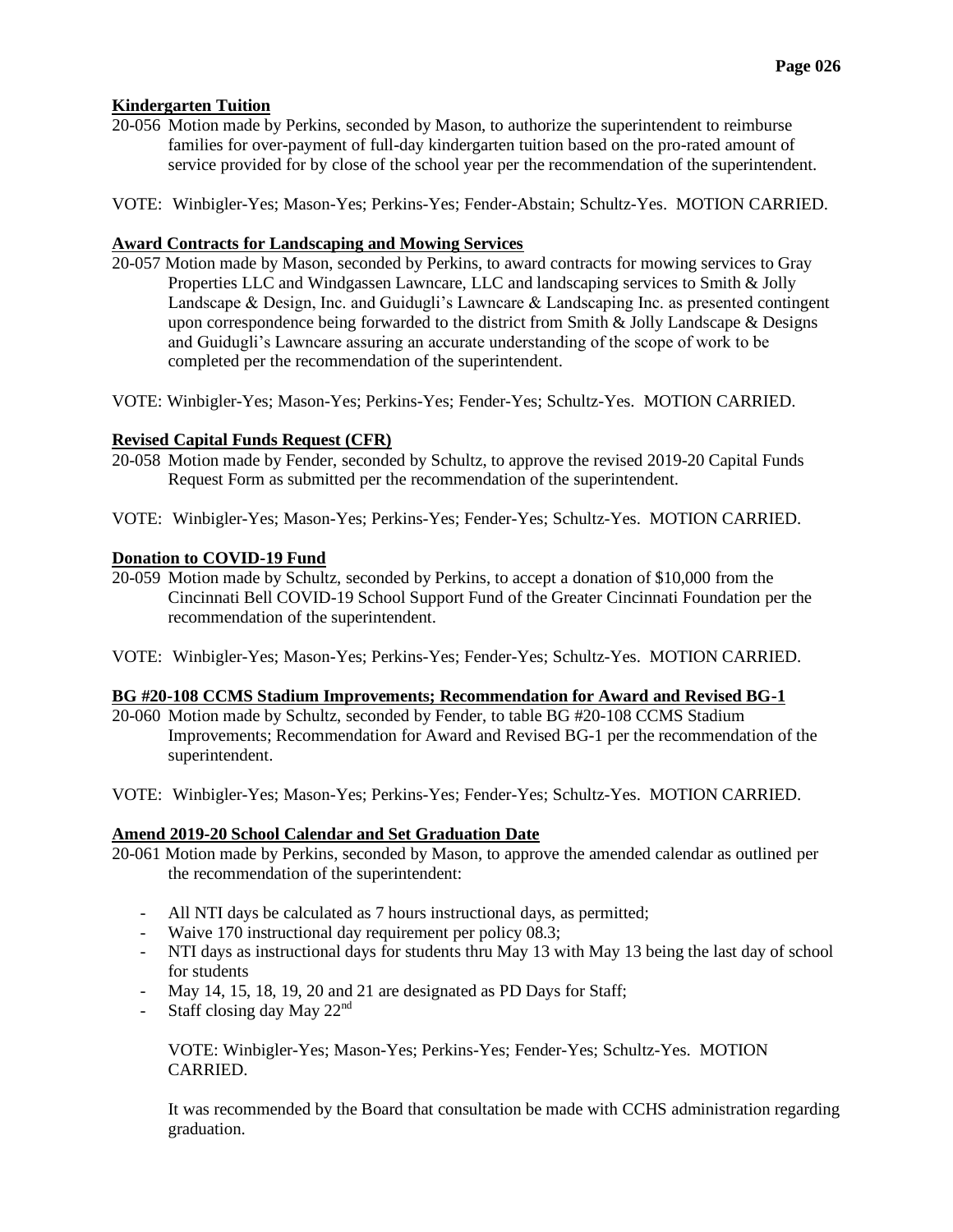#### **Page 027**

## **E-Rate Bid – Uninterruptible Power Supply**

20-062 Motion made by Fender, seconded by Schultz, to award the bid to CDW for the purchase of Uninterruptable Power Supply Devices through the E-rate process per the recommendation of the superintendent.

VOTE: Winbigler-Yes; Mason-Yes; Perkins-Yes; Fender-Yes; Schultz-Yes. MOTION CARRIED.

## **IV. CONSENT AGENDA**

20-063 Motion made by Fender, seconded by Perkins, that the consent agenda be approved as presented per the recommendation of the superintendent.

# **Minutes**

March 16, 2020 Regular Meeting March 23, 2020 Special Meeting

#### **Bills - Addendum**

General Fund # 136181-136354

#### **Bills – Regular**

General Fund # 136355-136472 as listed in the Orders of the Treasurer

#### **Treasurer's Report**

| Campbell County Board of Education |                  |                 |                     |               |                  |
|------------------------------------|------------------|-----------------|---------------------|---------------|------------------|
| Treasurer's Report                 |                  |                 |                     |               |                  |
| For Month Ended March 31, 2020     |                  |                 |                     |               |                  |
|                                    | <b>Beginning</b> |                 | <b>Expenditures</b> |               | <b>Ending</b>    |
| <b>Fund</b>                        | <b>Balance</b>   | <b>Revenues</b> | <b>Salaries</b>     | <b>Others</b> | <b>Balance</b>   |
|                                    |                  |                 |                     |               |                  |
| General                            | 17,004,501       | 1,769,633       | (2, 267, 463)       | (685, 182)    | 15,821,488       |
|                                    |                  |                 |                     |               |                  |
| <b>Sick Leave Retire.</b>          | 168,257          |                 | 0                   | 0             | 168,257          |
|                                    |                  |                 |                     |               |                  |
| <b>Committed Funds</b>             | 400,000          |                 | 0                   | 0             | 400,000          |
| <b>Special Revenue</b>             | (89, 433)        | 232,673         | (275, 350)          | (203, 969)    | (336,079)        |
|                                    |                  |                 |                     |               |                  |
| <b>District Activity</b>           | 11,773           | 7,081           |                     | (17, 325)     | 1,530            |
|                                    |                  |                 |                     |               |                  |
| <b>Capital Outlay</b>              | 401,098          | 0               | 0                   | $\mathbf 0$   | 401,098          |
|                                    |                  |                 |                     |               |                  |
| <b>Building</b>                    | 4,206,978        | 0               | 0                   | 0             | 4,206,978        |
|                                    |                  |                 |                     |               |                  |
| <b>Construction</b>                | 2,656,636        | 0               | 0                   | (29, 171)     | 2,627,465        |
|                                    |                  |                 |                     |               |                  |
| <b>Debt Service</b>                | (3,830,734)      | 0               | 0                   | 0             | (3,830,734)      |
| <b>Food Service</b>                | 231,808          | 221,764         | (64,988)            | (160, 513)    | 228,070          |
|                                    |                  |                 |                     |               |                  |
| Totals*                            | \$21,160,885     | 2,231,151       | (2,607,802)         | (1,096,160)   | \$<br>19,688,074 |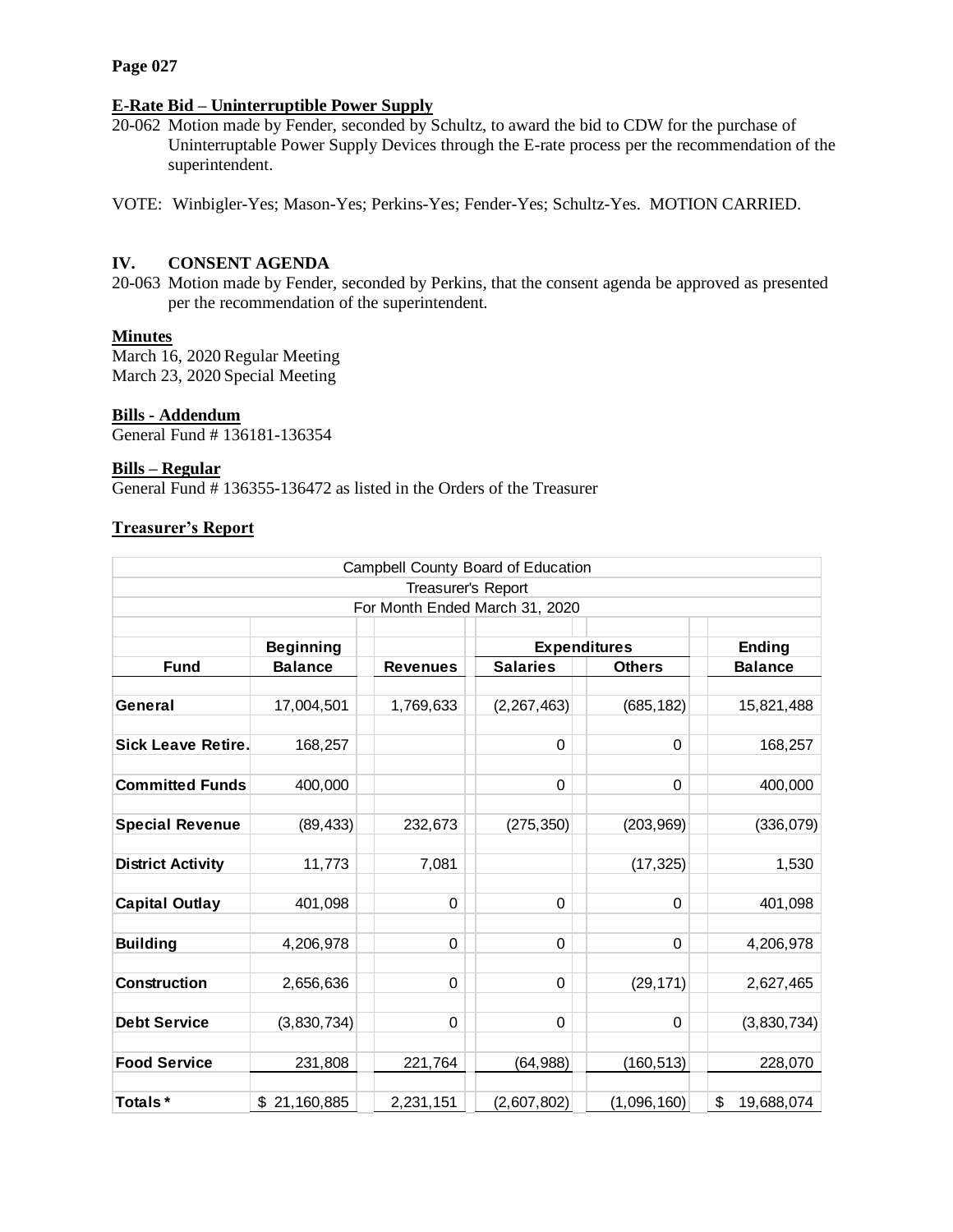#### **Leave of Absence Requests**

Amy Beal, Guidance Counselor at Cline Elementary, REVISED from April 14, 2020 through June 30, 2020 for FMLA – CANCELED.

> Betty Boesch, Bus Monitor at Transportation from March 18, 2020 through May 30, 2020 for FMLA.

Karen Brocker, Food Service Assistant at Campbell Ridge Elementary, from March 2, 2020 through March 6, 2020 for FMLA.

Karen Cain, Food Service Assistant at Crossroads Elementary, from March 18, 2020 through April 8, 2020 for FMLA; then intermittent leave to follow through 6/1/2020.

Joseph Adrian Gabbard, Bus Driver at Transportation, REVISED from January 30, 2020 through June 30, 2020 for FMLA.

Diana Hartig, Bus Monitor at Transportation, from March 16, 2020 through April 15, 2020 for FMLA.

Diana Heidelberg, Human Resources Supervisor at Central Office, Intermittent leave from February 3, 2020 through June 30, 2020 for FMLA.

> Denise Wagner, Bus Driver at Transportation, from March 2, 2020 through March 23, 2020 for FMLA.

#### **Cincinnati Bell – Voice Contract Addendum**

The district utilizes a VOIP phone system. This system is comprised of a primary call server and a backup call server. Currently both call servers are located in the same data closet.

In an effort to provide for greater network resiliency and redundancy in our district VOIP phone system we would like to move the back-up call server to a separate data closet.

By moving the back-up call server to a separate data closet, it will allow the district VOIP phone system to remain operational should a network outage or other catastrophic event occur at one data closet location.

This addendum adds the new address for the back-up call server to the voice contract that was previously approved at the December 2019 Board of Education Meeting. That contract has been included for your reference.

#### **FRYSC MOA/Contract**

The 2020-21 MOA/Contract was presented for the Board's consideration and approval. The grant amount noted, \$340,324.48, is an estimate (based on 2019-20 funding) while we await passage of the state budget by the KY legislature. These funds will help provide resources, supports, and services for our FRYSCs and our students/families in need.

#### **Shortened School Day Request**

The Director of Special Education requested approval for an elementary school student to be placed on a shortened school day.

VOTE: Winbigler-Yes; Mason-Yes; Perkins-Yes; Fender-Yes; Schultz-Yes. MOTION CARRIED.